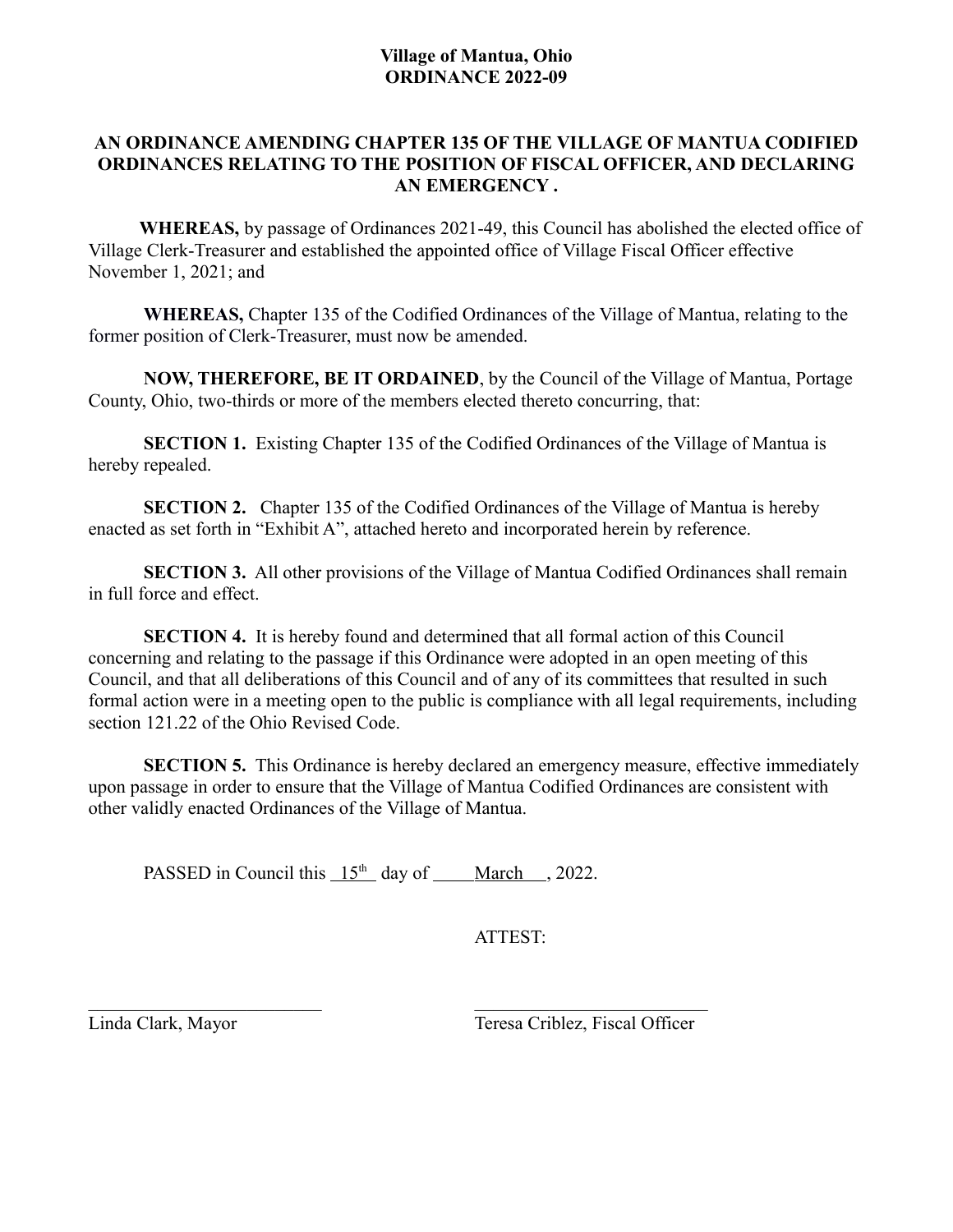I hereby certify the above Ordinance was posted at the five (5) public notice locations in the Village of Mantua, Ohio, on the <u>equility</u> day of March , 2022.

Teresa Criblez, Fiscal Officer

Approved as to Legal Form:

Michele Stuck, Solicitor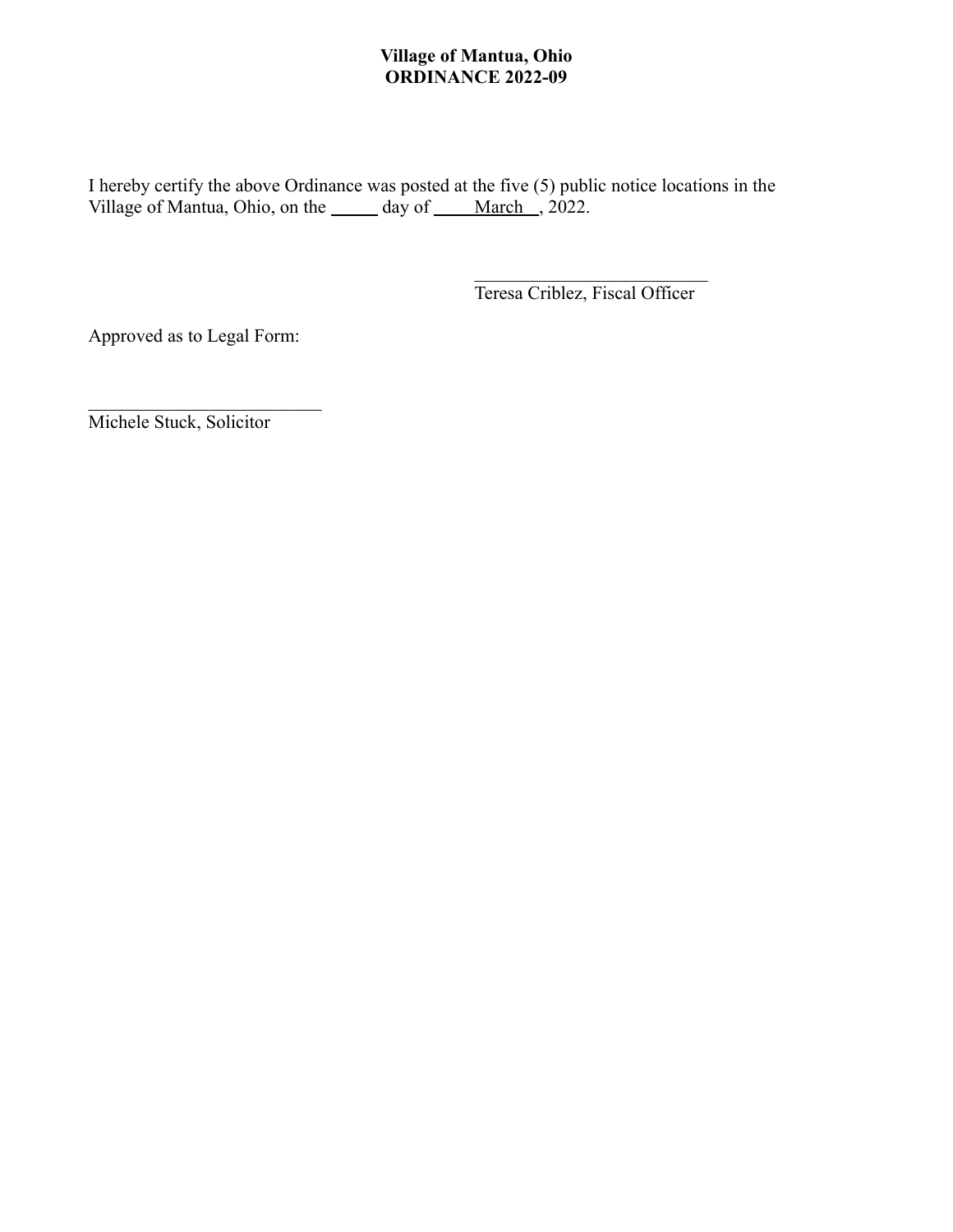## **"Exhibit A"**

### **CHAPTER 135 Fiscal Officer**

| 135.01 | <b>Fiscal Officer.</b>              | 135.05 Deadline for requesting purchase |
|--------|-------------------------------------|-----------------------------------------|
|        | 135.02 Other Duties                 | orders from the Fiscal Officer's        |
|        | 135.03 Discretion in paying bills   | office at the end of the fiscal year.   |
|        | presented late.                     | 135.06 Payment of certain monthly       |
|        | 135.04 Designated Accounting System | invoices upon receipt.                  |
|        |                                     | 135.07 Financial correspondence.        |
|        |                                     | 135.08 Refund of deposits from Park     |
|        |                                     | <b>Lodge Rentals.</b>                   |

### **135.01 FISCAL OFFICER.**

(a) By passage of Ordinance 2021-49, the Mantua Village Council has established the appointed position of Fiscal Officer pursuant to Ohio Revised Code Section 733.262, and abolished the elected position of Village Clerk-Treasurer.

(b) Employment status, duties and responsibilities, and pay scale for the position of Fiscal Officer are set forth in Ordinance 2021-50 and such other amending or superseding legislation as may subsequently be approved by the Mantua Village Council, except as otherwise set forth in this Chapter.

(c) The phrase "Clerk-Treasurer", wherever it appears in these Codified Ordinances, shall mean and refer to the Fiscal Officer of the Village of Mantua.

#### **135.02 OTHER DUTIES**

(a) The Fiscal Officer shall prohibit the overdrawing of any appropriation, and require officers and departments to submit monthly reports of their receipts and expenditures.

(b) At each regular monthly Council meeting, the Fiscal Officer shall report on the Village financial condition, disbursements and accounts, showing the balance due on each fund.

(c) The Fiscal Officer shall maintain a treasury and investment account documenting the investment of funds.

(d) The Fiscal Officer shall certify to the County Auditor all available sources of funds available for expenditure thus allowing the County Budget Commission to amend its certificate of estimated resources.

(e) The Fiscal Officer shall provide certification on all contracts that the amount required to meet the obligation or, in the case of a continuing contract to be performed in whole or in part in an ensuing fiscal year, the amount required to meet the obligation in the fiscal year in which the contract is made, has been lawfully appropriated for such purpose and is in the treasury or in process of collection